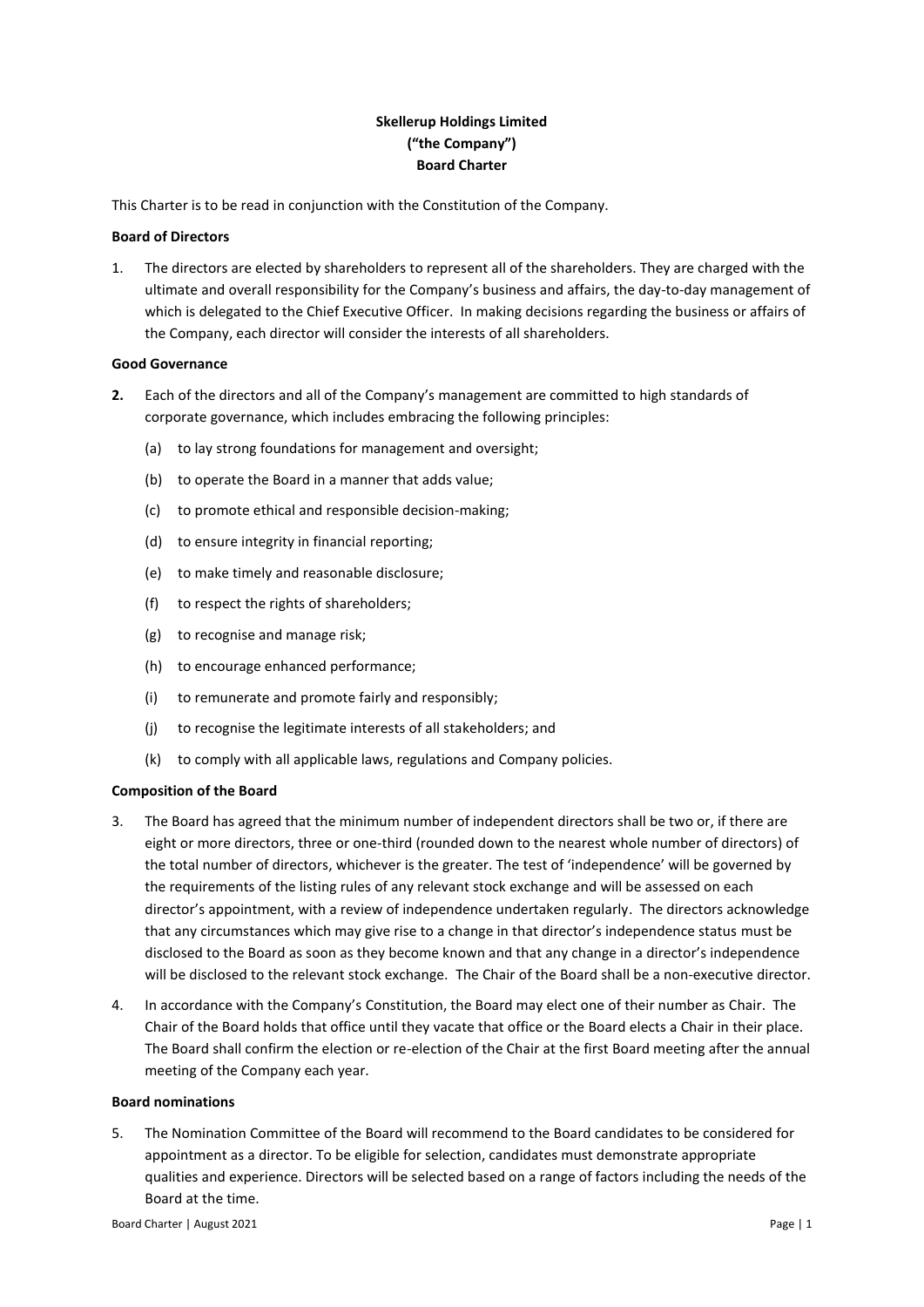#### **Induction and continuous education**

6. The Board will ensure that all new directors are appropriately introduced to management and the business of the Company. All such directors will receive a full disclosure and compliance pack including relevant Company policies and the Constitution of the Company. It is expected that all directors will continuously educate themselves to ensure that they may appropriately and effectively perform their duties. In addition, visits to specific Company operations, when appropriate, and briefings from key executives and industry experts will be arranged.

## **Relationship between the Chair and the Chief Executive Officer**

7. The Board supports the concept of the separation of the role of Chair from that of the Chief Executive Officer (CEO). The Chair's role is to manage the Board effectively, to provide leadership to the Board and to be the interface with the Company's CEO.

## **Board meetings**

8. The Board will normally meet at least eight times a year. The provisions of the Constitution govern the regulation of the meetings and proceedings of the Board of directors. To enable appropriate review of Board materials, directors will generally be sent materials in advance of the Board meetings. The content, presentation and delivery of papers to directors for each meeting will be in accordance with agreed guidelines.

#### **Role of the Board**

- 9. The Board has the responsibility to take all appropriate steps to protect and enhance the value of the assets of the Company, in the best interests of its shareholders. The Board will ensure that at the heart of the organisation there is a culture of honesty, integrity and excellent performance. In that regard, the Board will:
	- (a) ensure that appropriate systems and processes are in place so that the business of the Company is conducted in an honest, ethical, responsible and safe manner;
	- (b) oversee the overall conduct of the Company's business and ensure that the business is being properly managed;
	- (c) ensure that adequate procedures are in place and in use to identify the principal risks of the Company's business and that appropriate systems are implemented to manage these risks;
	- (d) be actively engaged in directing and approving the strategic planning of the Company, the approval of transactions relating to material acquisitions and divestments and the approving of capital expenditure above the authority limits delegated to management;
	- (e) review and approve the corporate plan, financial and dividend policies and the operating budget, and review the overall performance against what has been approved;
	- (f) ensure that adequate plans/procedures are in place for succession planning, including the appointment, training and monitoring of the CEO and the CEO's management team;
	- (g) overseeing Skellerup's commitment to the health and safety of employees, contractors and visitors;
	- (h) safeguard and enhance the image and reputation of the Company.

## **Relationship and Management**

10. To enable the effective functioning of the day-to-day business of the Company, the Board has delegated certain of its powers to the CEO of the Company. The CEO has, in turn, delegated some of those powers to management of the Company. The Board is responsible for monitoring those delegations.